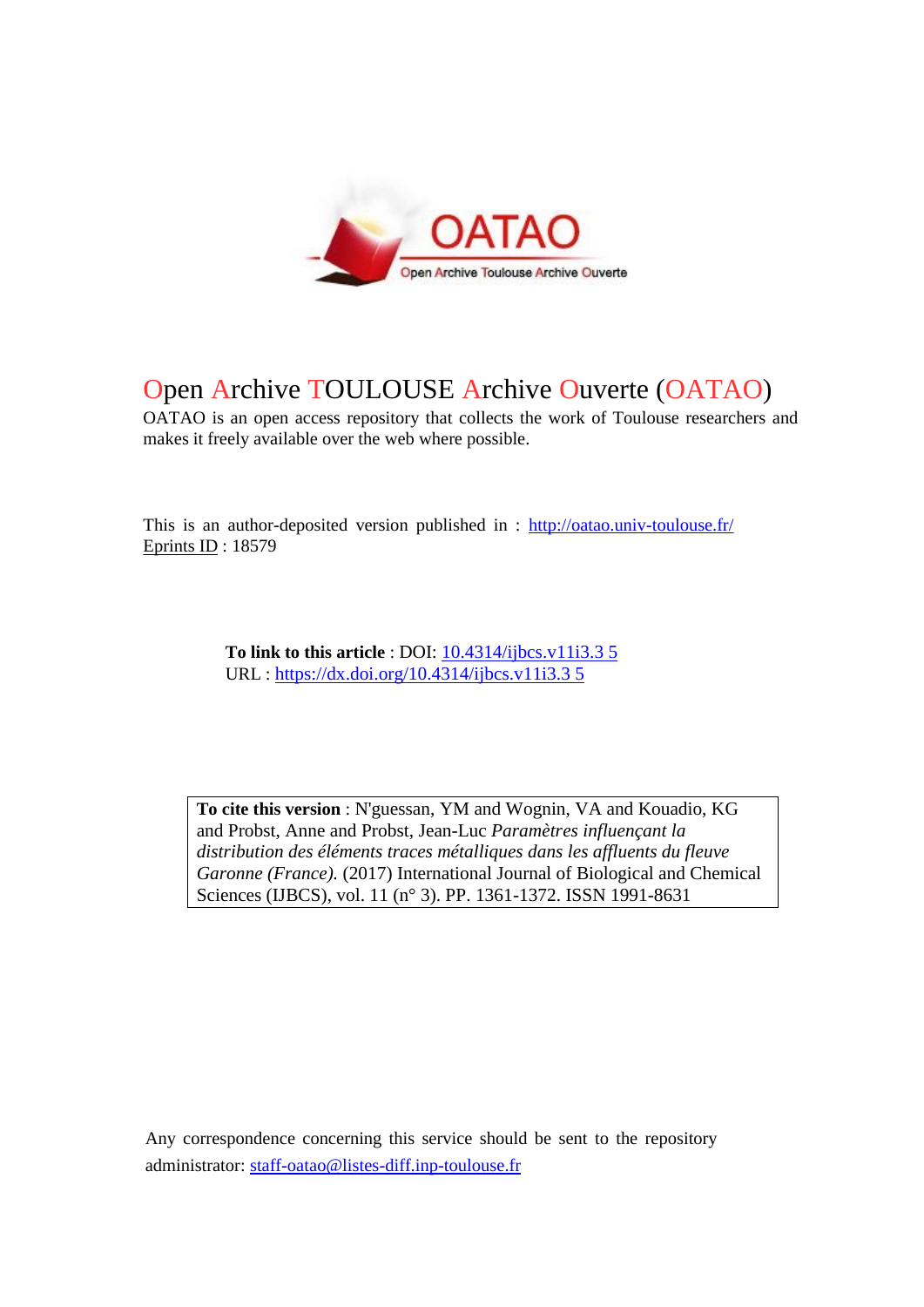# Paramètres influencant la distribution des éléments traces métalliques dans les affluents du fleuve Garonne (France)

Yao Mathieu N'GUESSAN<sup>1\*</sup>, Valérie Ama WOGNIN<sup>1</sup>, Kouamé Georges KOUADIO<sup>2</sup>, Anne PROBST<sup>3</sup> et Jean Luc PROBST<sup>3</sup>

 ${}^{1}$ Laboratoire de Géochimie et Environnement, Département des Géosciences Marines, UFR STRM,

Université Félix Houphouët-Boigny, Cocody, 22 B.P. 582 Abidjan 22, Côte d'Ivoire. <sup>2</sup> Département des Sciences et Technologies. Ecole Normale Supérieure d'Abidian. 08 B.P. 10 Abidian 08. Côte d'Ivoire.

<sup>3</sup> Laboratoire d'Ecologie Fonctionnelle et Environnement (EcoLab), ENSAT, INPT, UPS,

Université de Toulouse, Centre National de la Recherche Scientifique (CNRS), Toulouse, France.  $^*$ Auteur correspondant : E-mail : nguessym@vahoo.fr

#### **RESUME**

Les affluents de la rive gauche du fleuve Garonne, dans le Sud-Ouest de la France, traversent des bassins versants marqués par de fortes activités agricoles. Pour évaluer la qualité de la phase dissoute de ces cours d'eau, soixante-quinze (75) échantillons d'eau ont été prélevés. Plusieurs éléments traces métalliques ont été analysés dans cette phase aqueuse. Les concentrations moyennes de ces éléments, dans cette région, sont dans l'ordre décroissant : Zn (4,46 µg,1<sup>-1</sup>), As (1,03 µg,1<sup>-1</sup>), Cu (0,79 µg,1<sup>-1</sup>), Ni (0,62 µg,1<sup>-1</sup>), Cr (0,30 µg,1<sup>-1</sup>), Co  $(0,23 \text{ µg}$ .<sup>11</sup>), Pb  $(0,04 \text{ µg}$ .<sup>11</sup>) et Cd  $(0,01 \text{ µg}$ .<sup>11</sup>). Ces valeurs sont, pour la plupart, inférieures à celles des eaux de rivières des zones non anthropisées à l'échelle mondiale. La distribution de ces polluants, dans les écosystèmes aquatiques de cette région, est notamment contrôlée par les chlorures et le carbone organique dissous, surtout dans les zones où la contribution anthropique en chlorures et en matière organique est très significative. Dans les zones moins anthropisées, la disponibilité de ces éléments traces métalliques, dans la colonne d'eau, diminue lorsque le pH et l'alcalinité augmentent conformément aux processus géochimiques naturels. Ces observations traduisent l'action prépondérante des activités anthropiques sur la mobilité et la disponibilité biologique des polluants métalliques dans les affluents du fleuve Garonne.

Mots Clés : Fleuve Garonne, éléments traces métalliques, phase dissoute, distribution.

# Parameters influencing metal trace elements distribution in the tributaries of the Garonne River (France)

#### **ABSTRACT**

The left-bank tributaries of the Garonne River, located in the South-West of France, cross catchments, is affected by significant agricultural activities. To evaluate the quality of the dissolved fraction, seventy-five (75) samples of river waters were collected. Several trace elements were analyzed in this aqueous phase. The average metal trace element concentrations, in this region, are in the decreasing order:  $\text{Zn}$  (4.46 ug.<sup>1-1</sup>), As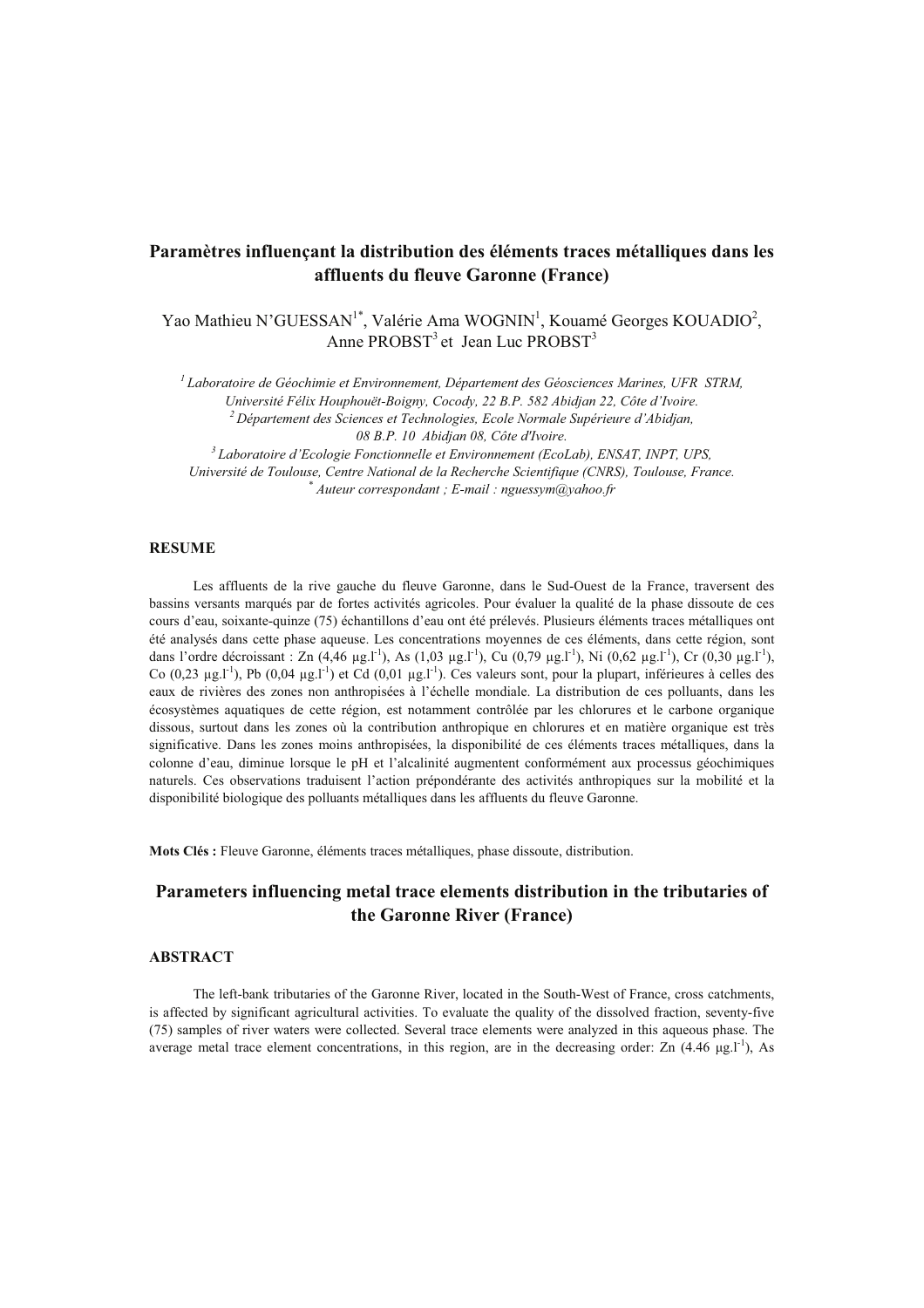$(1.03 \text{ µg}.\text{L}^1)$ , Cu  $(0.79 \text{ µg}.\text{L}^1)$  Ni  $(0.62 \text{ µg}.\text{L}^1)$ , Cr  $(0.30 \text{ µg}.\text{L}^1)$ , Co  $(0.23 \text{ µg}.\text{L}^1)$ , Pb  $(0.04 \text{ µg}.\text{L}^1)$ , and Cd  $(0.01 \text{ µg}.\text{L}^1)$  $\mu$ g.<sup>[-1</sup>]. These values are, for the majority, lower than those of waters of rivers in non-anthropized areas. The distribution of these elements is controlled by chloride and organic matter, particularly in the areas where the anthropogenic inputs of these compounds are significant. In less anthropized areas, the availability of these trace elements in the water column decreases when the pH and the alkalinity increase according to natural geochemical processes. These observations show the predominant action of anthropogenic activities on the mobility and the biological availability of metallic pollutants in the tributaries of the Garonne River.

Keywords: Garonne River; metal trace elements; dissolved phase; distribution.

### **INTRODUCTION**

Les éléments traces ne représentent que 0,6% du total des éléments chimiques de la croûte terrestre. Cependant, leurs effets sur les écosystèmes terrestres sont souvent dévastateurs (Kabata-Pendias et Mukherjee, 2007; Soro et al., 2009). Contrairement aux polluants organiques, les éléments traces métalliques ne peuvent pas être dégradés biologiquement et chimiquement (Senou et al., 2012). Une des conséquences les plus sérieuses de la persistance des métaux est leur accumulation dans les chaînes alimentaires (Mélila et al., 2012 ; Aduayi-Akue et Gnandi, 2014). Au bout de ces chaînes, les éléments traces peuvent atteindre des concentrations 10 fois supérieures à celles trouvées dans l'eau (Bliefert et Perraud, 2001).

Ces éléments et leurs composées sont souvent transportés sur de grandes distances par l'eau avec ou sans modification chimique. Les réactions de transformation conduisent généralement à des composés plus toxiques que l'élément d'origine (par exemple, la méthylation du mercure). En revanche, l'immobilisation des éléments traces (par exemple, la précipitation de PbSO<sub>4</sub>) par les particules diminue leur disponibilité pour les organismes aquatiques (Devallois, 2009;  $N'$ guessan et al., 2016).

A l'échelle des bassins versants agricoles, les processus et phénomènes majeurs qui vont influencer l'apport et le devenir de ces éléments traces sont l'altération, l'érosion, le ruissellement, les paramètres physico-chimiques des milieux et enfin les actions des pratiques agricoles. En France.  $\dot{\mathbf{x}}$ zones géographiques correspondant à des bassins versants naturels

ont été délimitées dans le cadre de la politique de gestion et de suivi des milieux aquatiques. L'une de ces six zones est le bassin Adour-Garonne qui occupe tout le quart Sud-Ouest de la France.

Au niveau hydrologique, le bassin Adour-Garonne présente réseau un hydrographique dense et varié. Ce bassin est traversé par la Garonne, qui est le troisième fleuve français en terme de débit. Pour ce qui est des caractéristiques anthropiques, cette région abrite deux grandes métropoles, Toulouse  $et$ Bordeaux. génératrices d'effluents domestiques et industriels, ainsi rejets atmosphériques que des par l'intermédiaire des industries. des incinérateurs et du parc automobile. A cela, il faut ajouter la forte activité agricole dans cette région de la France, avec son corollaire d'impacts liés aux fertilisants, aux pesticides, aux boues de stations d'épuration et aux actions des engins agricoles. Enfin, il faut noter que cette zone abrite d'anciens sites miniers désaffectés dans le Massif pyrénéen et dans le Massif central.

La Gascogne est soumise à un climat océanique, caractérisée par un hiver doux et humide, un été sec et chaud, et une pluviométrie comprise entre 700 et 1000 mm par an. La température moyenne annuelle est comprise entre 12 et 13  $\degree$ C, avec janvier comme mois le plus froid, (moyenne varie entre 5 et 6 °C) et août comme mois le plus chaud, (moveme comprise entre 20 et 21  $^{\circ}$ C).

Toutes les caractéristiques géologiques, climatiques, morphologiques, pédologiques, géographiques, hydrologiques et anthropiques font de cette région une zone particulièrement vulnérable aux pollutions.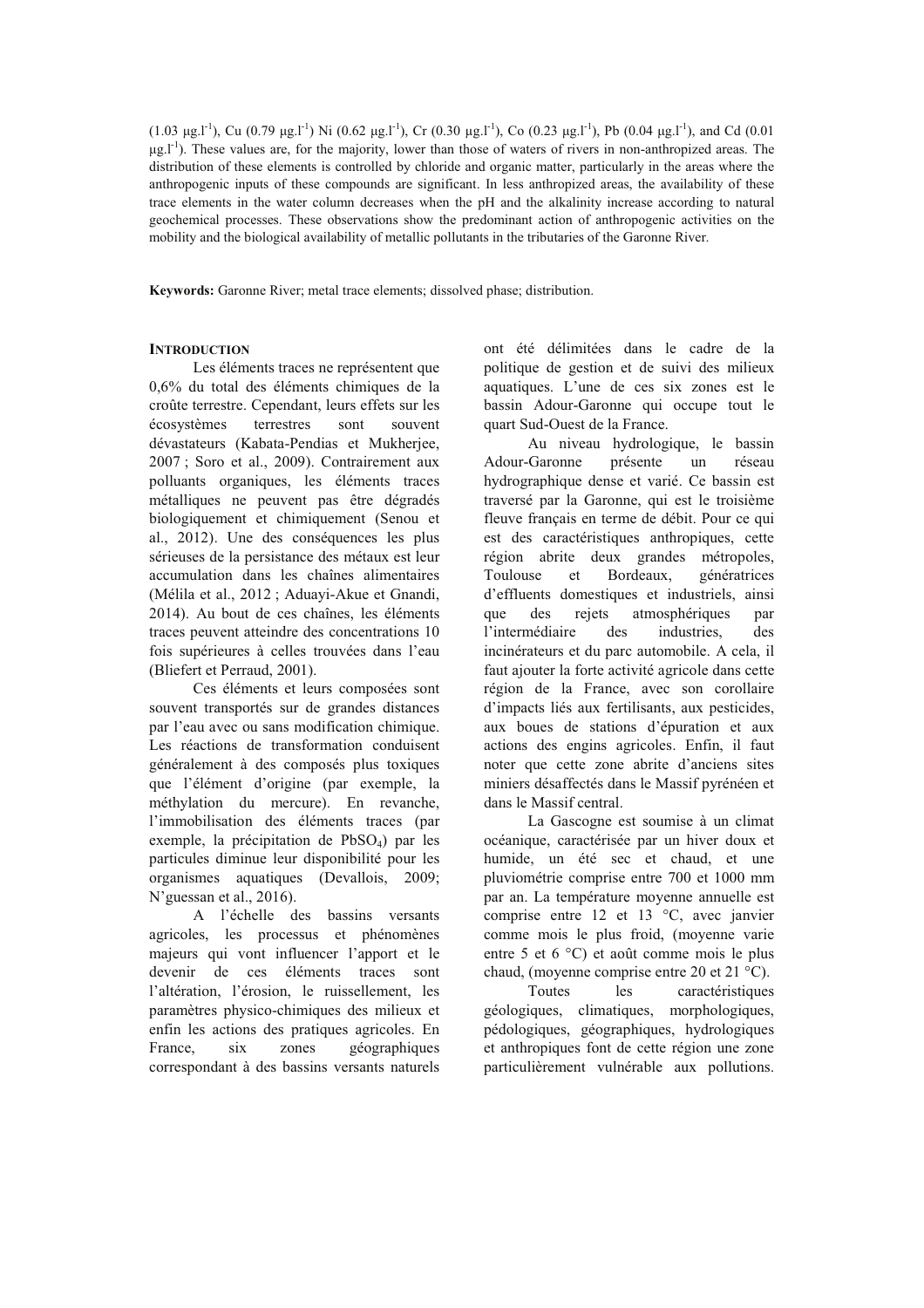C'est la raison pour laquelle depuis une vingtaine d'année, au travers de différents programmes de recherches, plusieurs travaux (Baque, 2006; Perrin et al., 2008; Bur et al., 2009; N'guessan et al., 2009; Oeurng et al., 2010; Taghavi, 2010) portant sur les aspects biologique, géochimique, sociologique et économique, ont été menés sur le bassin Adour-Garonne. Les derniers en date sont ceux  $\mathbf{d}$ groupement **ECOBAG** "Environnement, Ecologie et Economique du Bassin Adour Garonne". Ces programmes regroupent l'ensemble  $\frac{d}{dx}$ acteurs environnementaux du bassin, à savoir gestionnaires publics, privés, scientifiques, en vue d'une meilleure gestion du bassin à travers plusieurs approches transversales.

Les travaux de la présente étude s'insèrent dans le cadre de ce groupement et ont été développés dans le cadre du projet **IMAQUE** (Impacts) des Activités Anthropiques sur la qualité des eaux, des sols, des sédiments et des milieux aquatiques). Ces travaux s'intéressent particulièrement aux cours d'eau des bassins versants de la Gascogne, qui présentent la particularité d'être les principaux fournisseurs d'eau et de matières de la rive gauche du fleuve Garonne. Cette étude vise à estimer avec précision le contenu de la phase dissoute en éléments traces métalliques et à déterminer les paramètres de contrôle de ces polluants dans un contexte de fortes activités agricoles et de milieu carbonaté.

# **MATERIELS ET METHODES**

### Prélèvement et conditionnement des eaux de surface

Sur la rive gauche du fleuve Garonne, vingt-cinq (25) stations de prélèvement ont été positionnées, pour la réalisation de cette étude (Figure 1). Les échantillons d'eau ont été prélevés, au cours de trois différentes campagnes saisonnières (Hiver, Printemps et Eté), à l'aide d'un sceau, à partir d'un pont ou d'un endroit qui nous évite de descendre dans la rivière et de troubler l'eau, car la représentativité de colonne d'eau pourrait être influencée. L'eau recueillie est ensuite versée dans des bidons de 2 litres préalablement rincés à l'eau de la rivière. Ceux-ci sont soigneusement fermés et conservés au frais sur le terrain dans une glaciaire, puis au laboratoire en chambre froide jusqu'à la phase de filtration.

En plus des échantillons d'eau, certains physico-chimiques paramètres  $(pH,$ température et conductivité) des cours d'eau ont été mesurés directement sur le terrain. Afin d'éviter une modification significative de ces paramètres due aux échanges éventuelles que pourraient avoir les échantillons avec l'extérieur, ces mesures sont faites sitôt : l'échantillon prélevé l'aide  $d'un$  $\lambda$ thermomètre à sonde de platine pour la température, d'un pH mètre portable KNICK 651 étanche équipé d'une électrode combinée pour la détermination du pH, et d'un conductimètre associé à une électrode nour la conductivité de l'eau. Il est nécessaire d'étalonner le pH-mètre : deux étalons ont servi à calibrer l'appareil aux environ de pH 7,0 et 5,0 ou à 9,0 selon le secteur de prélèvement. Ces étalons, maintenus à la température de la source, permettent de mesurer le pH avec exactitude pour toute température. La lecture se fait immédiatement en terme de pH, à 0,01 unité près. Pour la conductivité, la calibration s'effectue avec une solution étalon de 1278  $\mu$ S.cm<sup>-1</sup>.

#### Traitement physique et chimique des échantillons

Les dosages d'éléments traces dans l'eau nécessitent, au préalable, la filtration de la solution pour supprimer toute suspension susceptible de contenir des contaminants organiques hydrophobes et des métaux traces dont les teneurs sont souvent plus de 1000 fois supérieures à la concentration dans la phase dissoute (Ouevauviller,  $2001$ ). Les échantillons d'eau de cette étude ont donc été filtrés grâce à des filtres MILLIPORE de porosité 0.45 um qui est une barrière internationale permettant de distinguer la phase dissoute  $(\leq 0.45 \mu m)$  de la phase particulaire (>  $0.45 \mu m$ ). Les filtres sont préalablement trempés pendant 3 jours dans du HCl (25%) et abondamment rincés avec de l'eau déminéralisée avant leur emploi. Les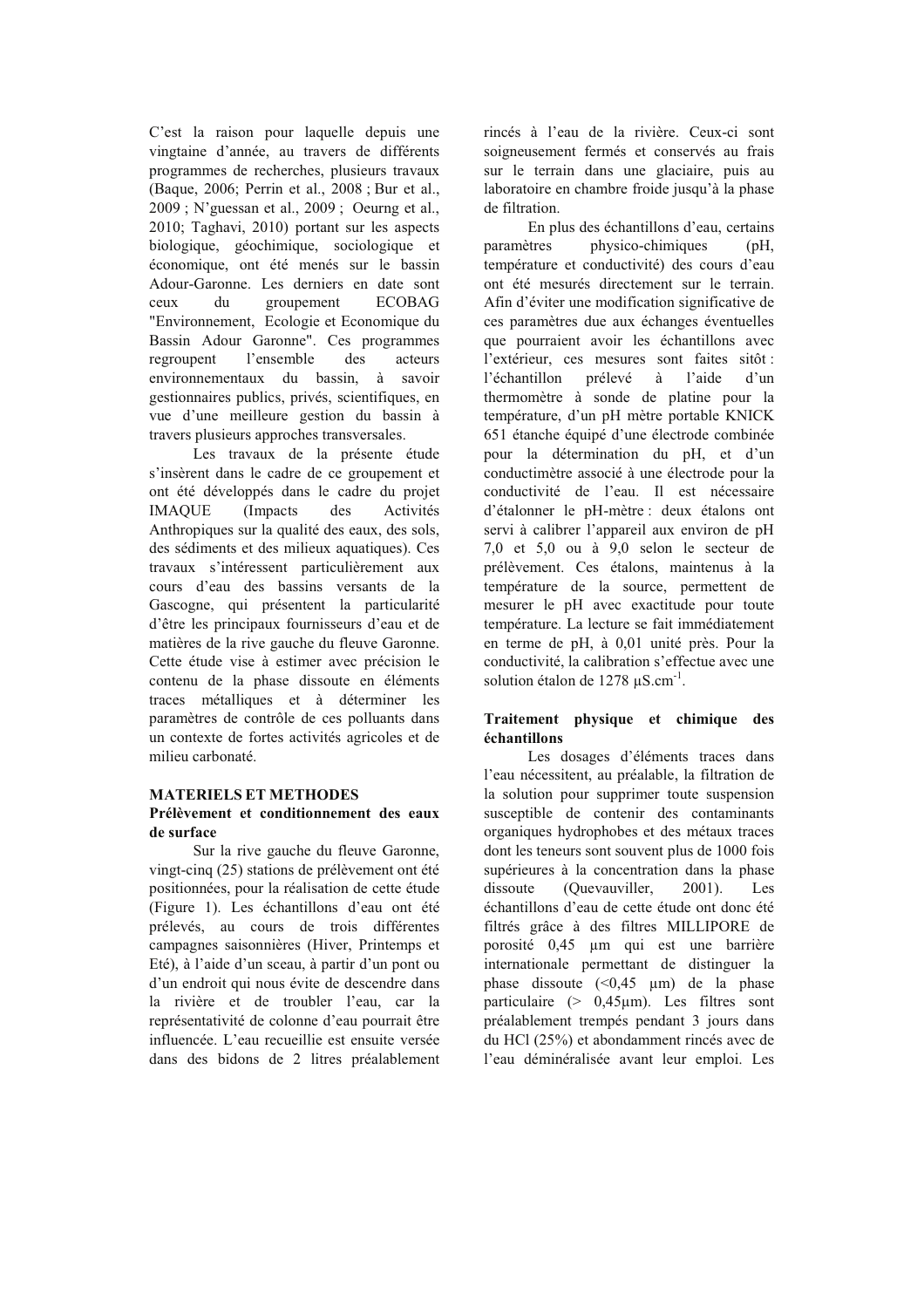filtrats sont ensuite récupérés dans différents piluliers, selon le type d'analyse envisagé. Un traitement à l'acide nitrique bidistillé est réalisé sur les filtrats destinés à la mesure des cations majeurs et des éléments traces. Cette acidification est fortement recommandée et permet ainsi d'éviter les précipitations, les phénomènes d'adsorption/désorption à partir des colloïdes, ou d'autres réactions d'ordre biochimique. De même le filtrat destiné à la mesure du Carbone Organique Dissout (COD) subit un traitement à l'acide chlorhydrique pour bloquer l'activité bactérienne. Les échantillons sont conservés entre 3 et 5 °C à l'abri de la lumière.

#### Méthodes d'analyse des éléments traces

Les solutions obtenues par filtration ont été analysées à l'ICP-MS au Laboratoire des Mécanismes et des Transferts en Géologie (LMTG) de Toulouse. Avant tout dosage d'éléments traces à l'Inductively Coupled Plasma Mass Spectrometry  $(ICP-MS)$ . quelques gouttes de standard interne (Indium/Rhénium) ajoutées sont  $311X$ échantillons pour s'affranchir des effets de matrice (baisse de la qualité du signal) et des dérives temporelles liées à la machine.

L'efficacité du protocole de filtration a été évaluée respectivement à l'aide d'une solution de rivière certifiée (SLRS-4). Le matériau de référence a été traité identiquement et dans les mêmes conditions que les échantillons. En plus de ce matériau, des blancs de filtration ont également été analysés pour vérifier toute contamination à l'environnement et aux matériels de travail. Enfin, pour la précision analytique, un coefficient de variation a été déterminé pour chaque élément ; coefficient qui se définit comme l'écart-type rapporté à la moyenne (Relative Standard Deviation: RSD, en %).

Les résultats de la SLRS 4 analysé, rapportés aux valeurs certifiées (Tableau 1) montrent un recouvrement compris entre 78% et 138%. Les limites de détection et de quantification de l'ICP-MS ont été assez faibles au cours des analyses, ce qui est un bon signe pour la qualité des valeurs mesurées sur les échantillons. Aussi, les valeurs de la RSD sont inférieures à 10%, à l'exception de Cd (15%) qui présente, à l'opposé des autres éléments, des concentrations proches de la limite de détection. Selon Roussiez (2005) et Pekey (2006) cette proximité de ces valeurs pourrait expliquer ce pourcentage élevé de RSD pour Cd.



Figure 1 : Localisation des différents points d'échantillonnage sur la rive gauche de la Garonne.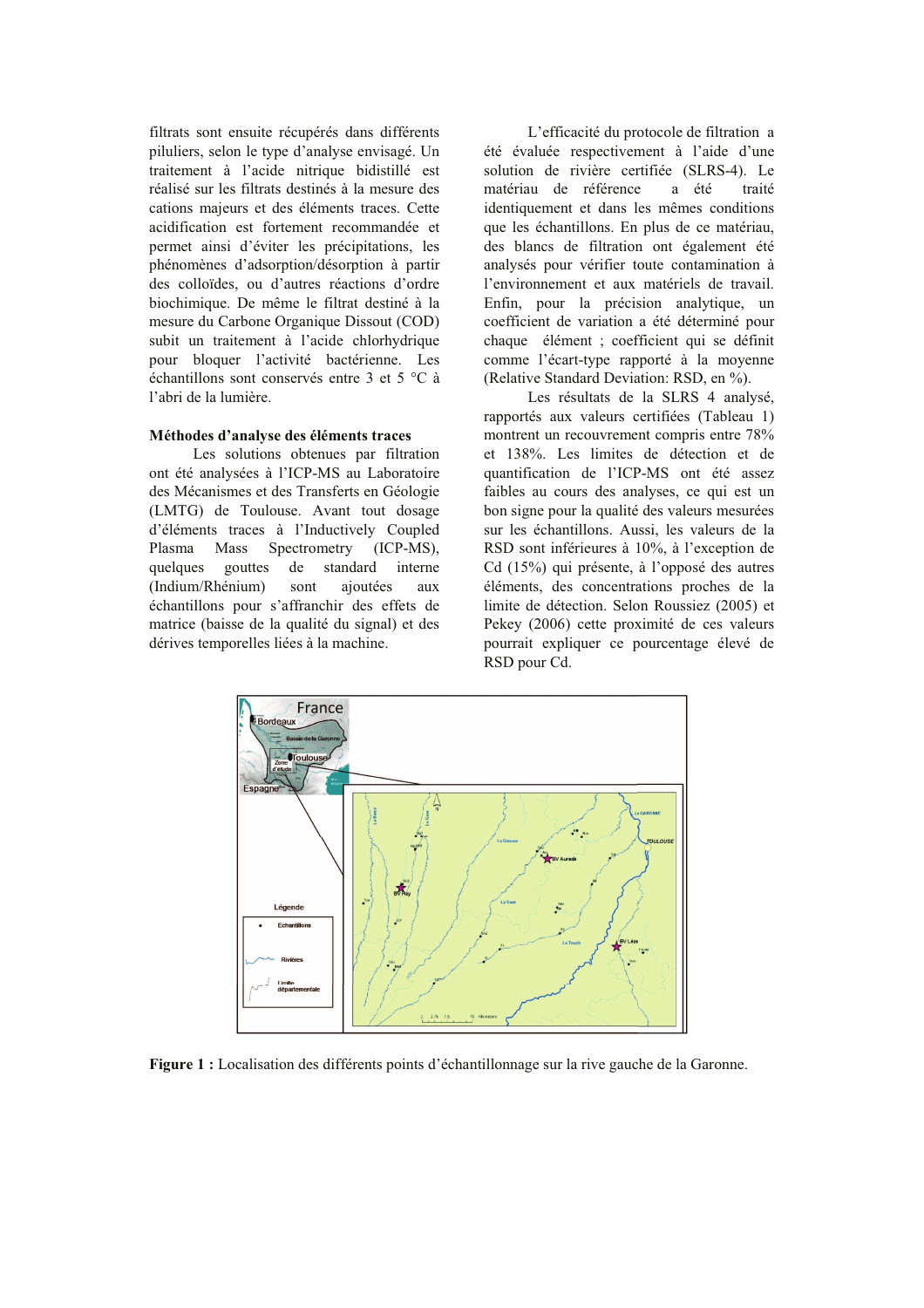| <b>Eléments</b>        | SLRS $4^a$<br>mesuré<br>$(\mu g.L^{-1})$ | SLRS $4^a$<br>certifié<br>$(\mu g.L^{-1})$ | Recouvrement<br>$(\%)$ | $\mathbf b$<br><b>RSD</b><br>(%) | Limite de<br>détection<br>-1<br>$(\mu g.L)$ | Limite de<br>quantification<br>$-1$<br>$(\mu g.L)$ |
|------------------------|------------------------------------------|--------------------------------------------|------------------------|----------------------------------|---------------------------------------------|----------------------------------------------------|
| Sc                     | 0,662                                    | $\ast$                                     |                        | 5,2                              | 0,47                                        | 1,568                                              |
| Cr                     | 0,358                                    | 0,330                                      | 108                    | 10,2                             | 0,13                                        | 0,432                                              |
| Co                     | 0,040                                    | 0,033                                      | 122                    | 6,9                              | 0,005                                       | 0,015                                              |
| Ni                     | 0,713                                    | 0,670                                      | 106                    | 9,1                              | 0,03                                        | 0,095                                              |
| Cu                     | 1,883                                    | 1,810                                      | 104                    | 5,1                              | 0,01                                        | 0,033                                              |
| Zn                     | 1,279                                    | 0,930                                      | 138                    | 4,9                              | 0,03                                        | 0,100                                              |
| As                     | 0,771                                    | 0,680                                      | 113                    | 4,7                              | 0,07                                        | 0,219                                              |
| $\mathbf{C}\mathbf{s}$ | 0,007                                    | 0,009                                      | 78                     | 6,9                              | 0,003                                       | 0,009                                              |
| Pb                     | 0,075                                    | 0,086                                      | 88                     | 6,7                              | 0,001                                       | 0,003                                              |
| Cd                     | 0,016                                    | 0,012                                      | 131                    | 15,2                             | 0,008                                       | 0,032                                              |

Tableau 1 : Précision analytique et reproductibilité du protocole de filtration des échantillons d'eau.

<sup>a</sup> Materiau de référence, SLRS 4 (Eau du fleuve Saint-Laurent, National Research Council Canada), <sup>b</sup> Relative Standard Deviation, \* non certifié.

#### **RESULTATS**

# Abondance et variabilité des éléments traces métalliques dans la phase dissoute

Dans les eaux de la région (rive gauche de la Garonne), l'élément trace le plus abondant est le Zn, marqué par une concentration moyenne de  $4,46 \mu g.l^{-1}$ . De manière décroissante. l'abondance des autres éléments s'établit comme suit: As (1.03 ug.l] <sup>1</sup>), Cu (0,79 µg.l<sup>-1</sup>), Ni (0,62 µg.l<sup>-1</sup>), Cr (0,30  $\mu$ g.l<sup>-1</sup>), Co (0,23  $\mu$ g.l<sup>-1</sup>), et enfin Pb et Cd qui, avec des teneurs respectives de 0,04  $\mu$ g.l<sup>-1</sup> et  $0.01 \mu g.I^{-1}$ , sont en moyenne plus de 10 fois moins concentrés que les autres éléments traces (Tableau 2). Ces concentrations en éléments traces intègrent les valeurs établies pour les eaux de rivières naturelles du monde (Meybeck et Helmer, 1989). Seules les valeurs de Cd sont supérieures à celles de ces rivières dites non polluées.

Dans l'ensemble (Figure 2), les plus fortes concentrations en éléments traces des phases dissoutes de la région se rencontrent au niveau de la station « Bou », à l'exception de Zn et de Cr qui présentent, respectivement, leur maxima à « TO2 » et à « Vem ».

Les courbes d'évolution du plomb et du nickel montrent quelques similarités, caractérisées par des pics au niveau de « Bou » (au Nord de Toulouse) et de « Gez » (au Sud-Ouest de Toulouse), et de très faibles concentrations au niveau de « Mar » (au Nord de Toulouse).

Les plus fortes concentrations en cobalt sont à « Bou », et à un degré moindre à « Red » (au Sud de Toulouse), « Hay » et « SO2 » (à l'Ouest de Toulouse), et à TO2 (sur le Touch, au centre de la zone d'étude). Les plus faibles valeurs sont observées à SA1 (amont de la Save) et à Bad (au Sud-Ouest).

En dehors de la station « Bou » (marquée par de fortes concentrations en Cu et Zn), le cuivre et le zinc dissous montrent des différences notables sur l'ensemble de la zone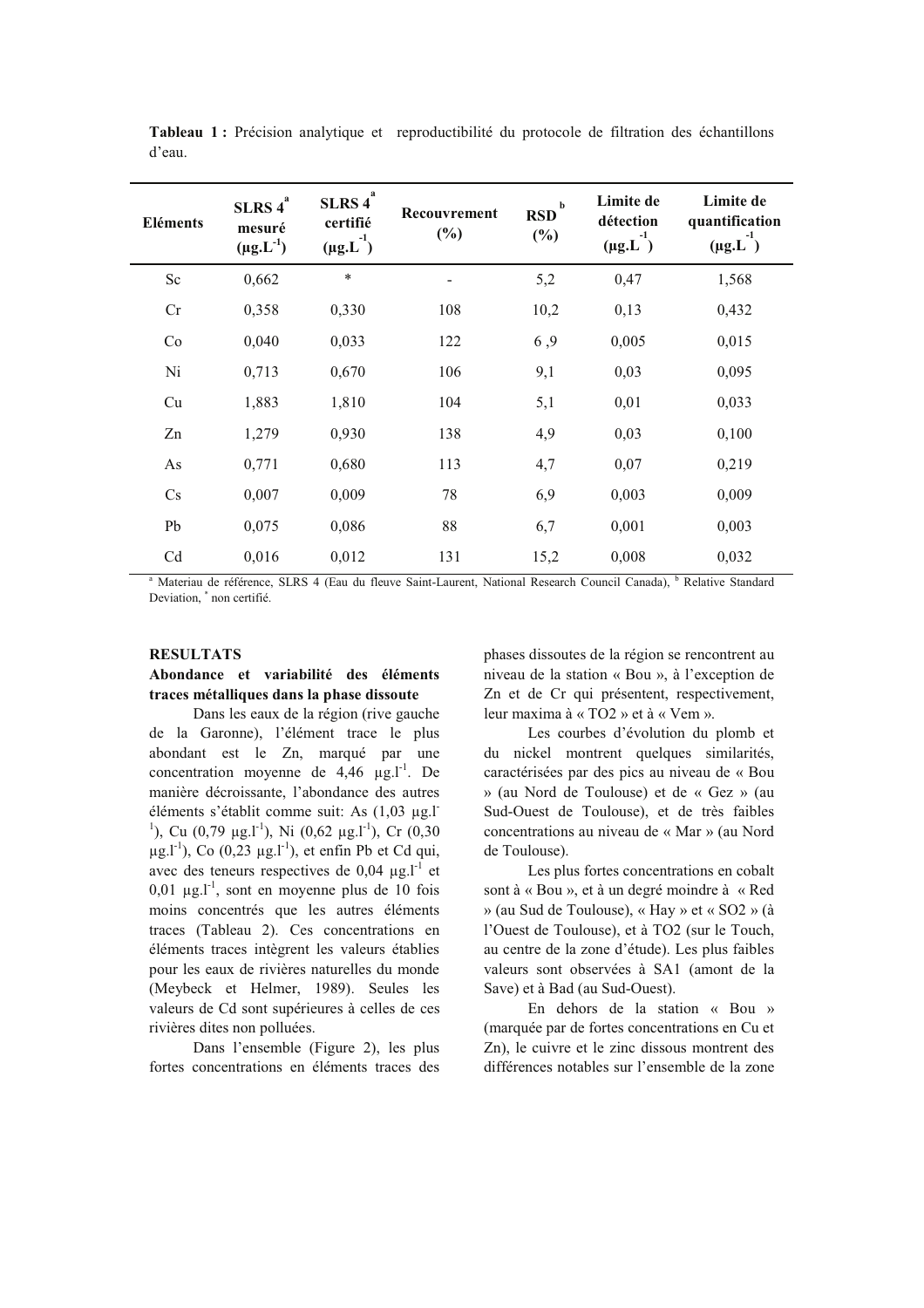d'étude. Alors que Cu présente de fortes concentrations sur le Sousson (notamment au niveau de « SO2 »), les valeurs en zinc sur ce ruisseau font partie des plus faibles de la région. A l'inverse, sur le Touch (précisément au niveau de « TO2 ») où le zinc a sa plus forte valeur, le cuivre présente, par contre, sa plus faible teneur.

L'arsenic, en plus du pic à « Bou », montre quelques pics sur le Sousson (SO2), le Touch (TO2 et TO4), ainsi que sur le Cedon et le Vermeil. Sa plus faible teneur se situe au Sud-Ouest, précisément au niveau de « Gez ».

La courbe d'évolution du chrome indique quelques importantes variations bien surprenantes. Par exemple, les stations « Vem » (au Sud de Toulouse) et Mar (au Nord de Toulouse) montrent respectivement des teneurs en chrome 17 et 12 fois supérieures à celles mesurées à « Aur », alors que ces trois stations sont fortement agricoles. Entre « Gez » et « Sim », stations sous forêt et situées au Sud de Toulouse, on note également des différences relativement significatives, avec un facteur de variation de 3.

# Relations entre les éléments traces de la phase dissoute

Le Tableau 3 montre des relations plus ou moins significatives entre les éléments traces dissous (excepté Cr). Parmi ces éléments, Co, Ni, Pb et Cd présentent d'assez importantes corrélations  $(r^2 > 0.84)$ . La représentation graphique de certaines de ces relations (Figure 3) souligne le poids des stations, Bou et Gez, dans les valeurs de  $r^2$ obtenues. En effet, lorsqu'on isole ces deux stations, les relations deviennent moins significatives entre Cd, Pb et Ni, mais également entre tous les éléments (Tableau 3). Seuls Ni et Co conservent toujours une bonne relation  $(r^2=0.7)$ .

Ces résultats traduisent la complexité à établir des relations significatives entre les éléments traces de la phase dissoute en dehors des stations « Bou » et « Gez ». Le caractère commun de ces deux stations est leur couverture forestière qui est relativement importante. Par contre, elles se distinguent par leurs teneurs en éléments majeurs (notamment  $CI<sup>+</sup>$  et en carbone organique dissous, qui sont assez importantes pour « Bou »  $(N'$ guessan et al., 2016).

| Les affluents de la Garonne |                                 | <b>Concentration naturelle</b><br>des rivières du monde <sup>a</sup> | Index de transport dissous b |  |  |
|-----------------------------|---------------------------------|----------------------------------------------------------------------|------------------------------|--|--|
| <b>Eléments traces</b>      | Moy. $(\mu g.I^{-1})$           | Moy. $(\mu g.I^{-1})$                                                | $\frac{0}{0}$                |  |  |
| Cr                          | 0,30                            | $0,1 - 1$                                                            | 2,5                          |  |  |
| Co                          | 0,23                            | 0,2                                                                  | 2,5                          |  |  |
| Ni                          | 0,62                            | 2,2                                                                  | 5                            |  |  |
| Cu                          | 0,79                            | $1,4-12,4$                                                           | 19                           |  |  |
| Zn                          | 4,46                            | $0,2 - 37,5$                                                         | 17                           |  |  |
| As                          | 1,03                            | $0,5 - 2$                                                            | 44                           |  |  |
| C <sub>d</sub>              | 0,01                            | $0,001 - 0,005$                                                      |                              |  |  |
| Pb<br>$\sim$ $\sim$         | 0,04<br>$9 - r - 1 - 1 - 1 - 1$ | $0,04 - 4$<br>$(1000)$ has $(1000)$                                  | 2                            |  |  |

Tableau 2: Teneurs en éléments traces dissous dans les cours d'eau alimentant la Garonne, comparées à l'ITD et aux valeurs des rivières du monde.

Moy = moyenne.  $^a$  Meybeck et Helmer (1989);  $^b$  Martin et Meybeck (1979).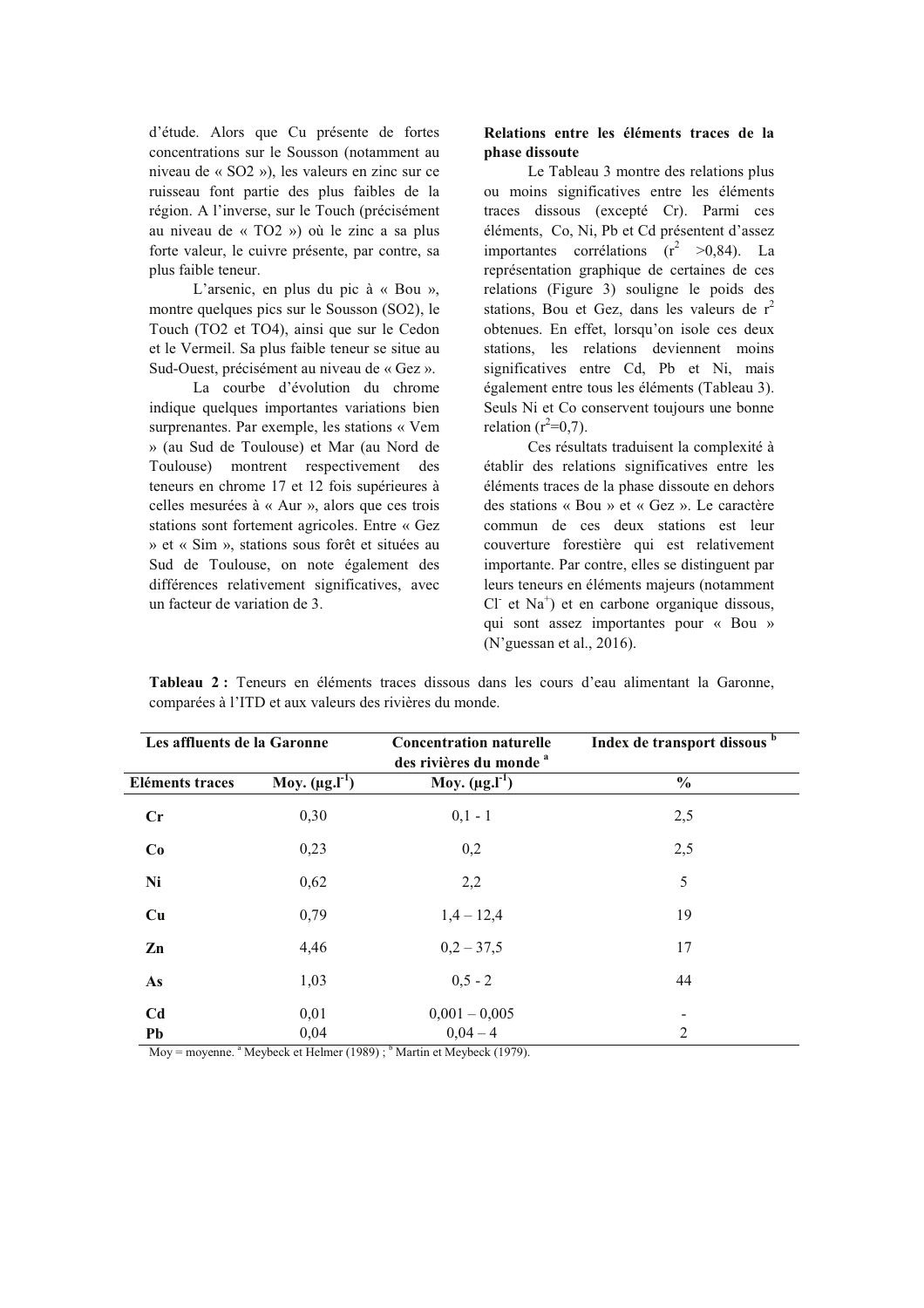

Figure 2 : Variabilité spatiale des concentrations en éléments traces dissous dans les affluents de la rive gauche de la Garonne.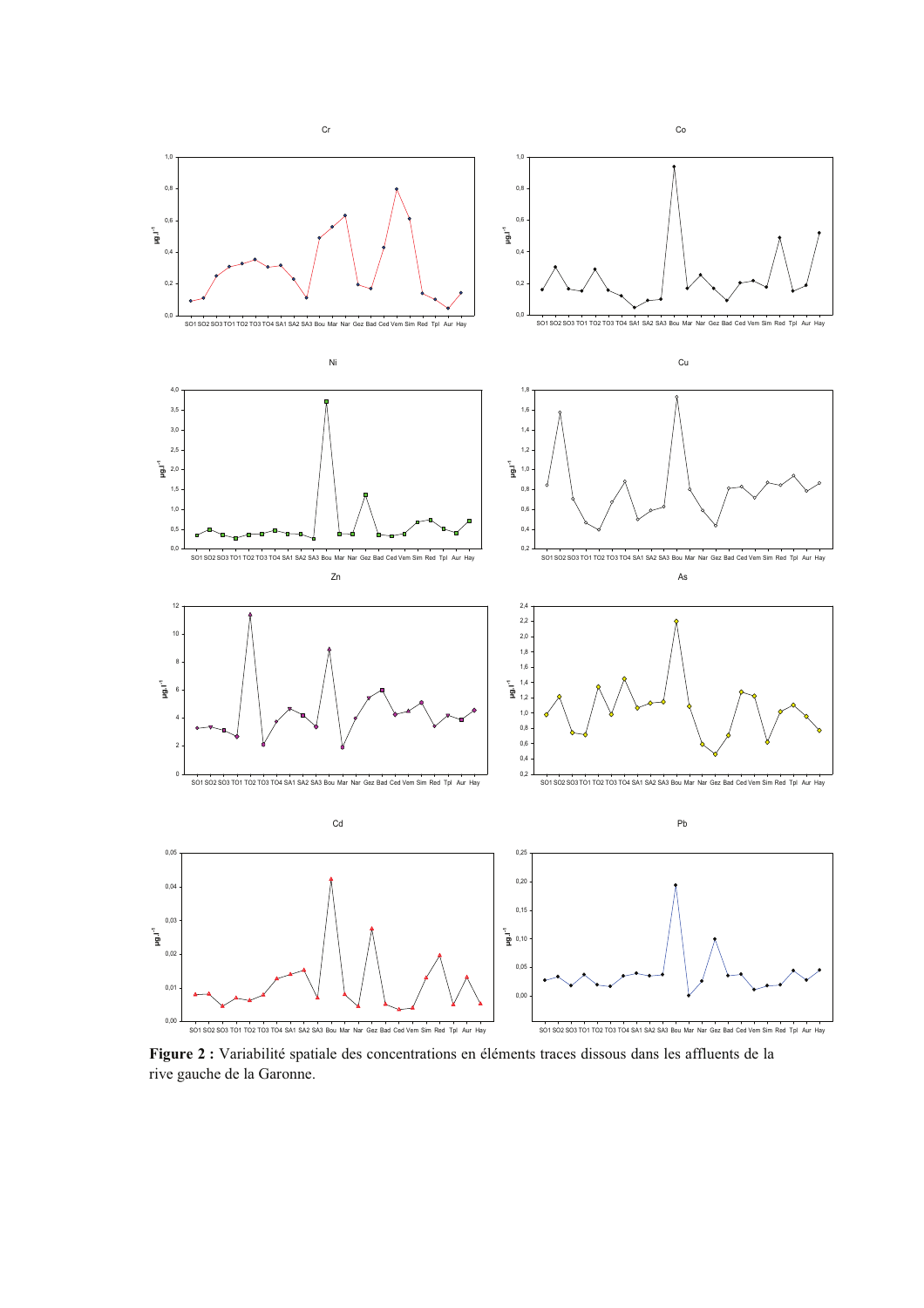|                | $_{\rm Cr}$ | Co            | Ni            | Cu             | Zn            | As            | Cd            | Pb             |
|----------------|-------------|---------------|---------------|----------------|---------------|---------------|---------------|----------------|
| $_{\rm Cr}$    |             | $0.11/-0.09*$ | $0,15/-0,08*$ | $-0,03/-0,26*$ | $0,11/0,04*$  | $0,13/-0,08*$ | $0.01/-0.23*$ | $-0.02/-0.57*$ |
| Co             |             |               | $0.82/0.70*$  | $0,65/0,28*$   | $0,44/0,13*$  | $0,55/-0,09*$ | $0,61/0,05*$  | $0.68/-0.06*$  |
| Ni             |             |               |               | $0,61/0,43*$   | $0,48/0,03*$  | $0,57/-0,16*$ | $0,88/0,43*$  | $0,93/0,01*$   |
| Cu             |             |               |               |                | $0,09/-0,29*$ | $0,59/0,14*$  | $0,41/0,01*$  | $0,51/0,11*$   |
| Zn             |             |               |               |                |               | $0.40/0.19*$  | $0,37/-0,11*$ | $0,47/0,06*$   |
| As             |             |               |               |                |               |               | $0.44/0.12*$  | $0,50/0,02*$   |
| C <sub>d</sub> |             |               |               |                |               |               |               | $0.84/-0.05*$  |
| Pb             |             |               |               |                |               |               |               |                |

**Tableau 3:** Coefficient de corrélation  $(r^2; p < 0.001)$  entre les éléments traces de la phase dissoute  $(n=22)$ .

 $*$  r<sup>2</sup> sans « Bou » et « Gez » (n=20).



Figure 3 : Relation entre Cd, Ni et Pb de la phase dissoute des affluents de la Garonne.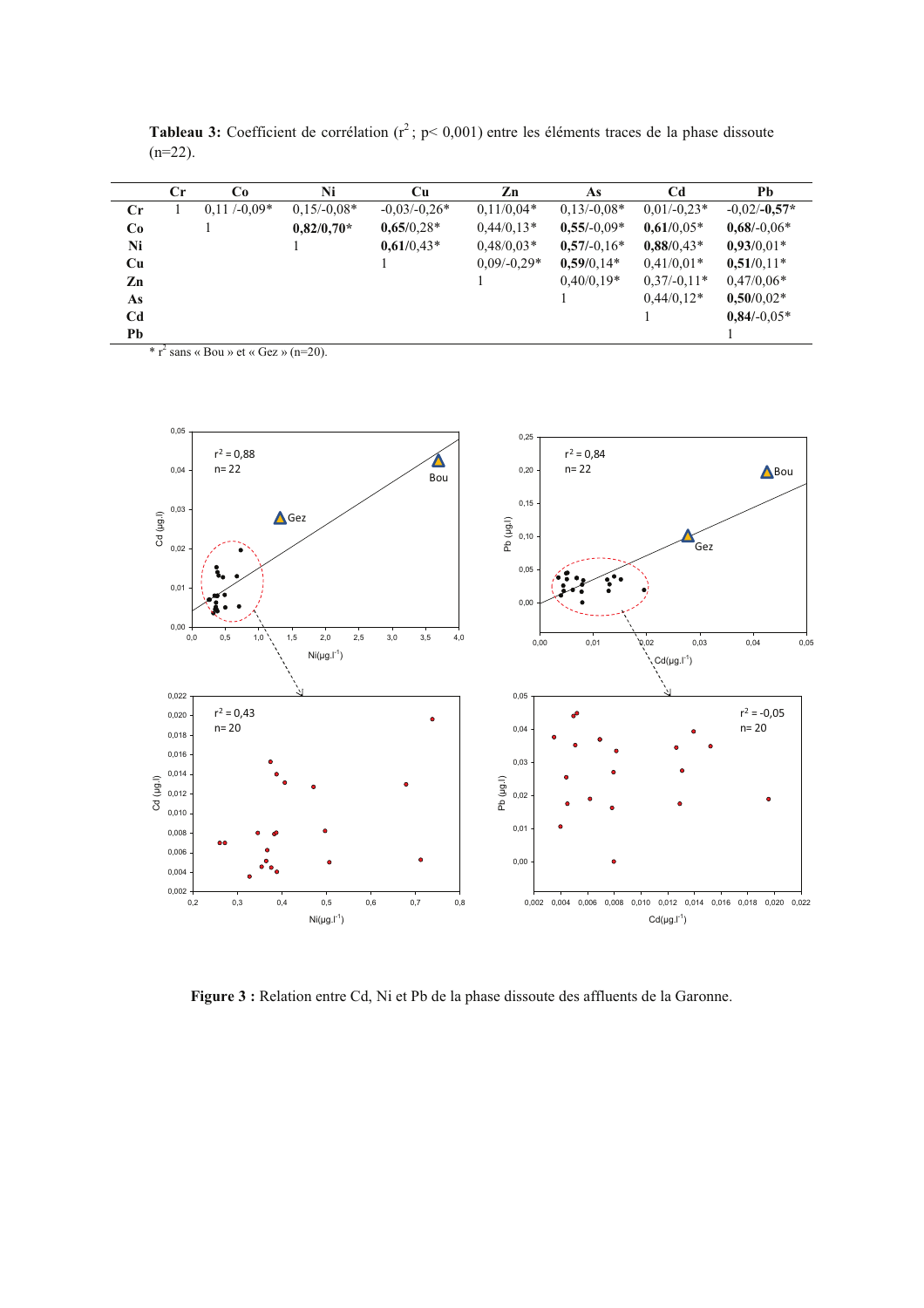#### **DISCUSSION**

#### Capacité de transport des éléments traces dans les affluents de la Garonne

Les résultats précédents ont montré que les concentrations en éléments traces des rivières de la région sont pour la plupart inférieures à celles des eaux naturelles du monde. Ces observations pourraient nous conduire à retenir que les eaux de la région sont faiblement ou pas du tout contaminées. Cependant, puisque les concentrations retrouvées dans la phase dissoute sont généralement négligeables par rapport à celles des sédiments de fond (Brunel, 2005), on peut supposer que les teneurs mesurées dans la colonne d'eau ne reflètent pas nécessairement degré de pollution et la qualité  $1e$ environnementale d'un système aquatique. La preuve, dans les résultats précédents partant sur la variabilité spatiale des teneurs en éléments traces (Figure 2), on a observé une dispersion de Cd assez surprenante. En effet. parmi les échantillons analysés, les teneurs les plus faibles de Cd se trouvent au niveau des stations à fortes activités agricoles (Vem, Mar). En revanche, des stations comme « Bou » et « Gez » (avec une couverture forestière plus élevée) présentent les plus fortes teneurs cadmium. De par son caractère en anthropique, notamment son association dans les engrais phosphatés, le contraire de ces observations aurait pu être envisagé.

La comparaison (Tableau 2) des concentrations en éléments traces  $des$ affluents de la Garonne avec les différentes valeurs de l'Index de Transport Dissous (ITD), montre que les éléments les plus abondants dans la phase dissoute (Zn. As. Cu) sont ceux qui possèdent des ITD élevés. Puisque l'ITD est l'expression de la capacité d'un élément à être transporté sous la forme dissoute, nous pouvons estimer que l'ordre d'abondance des éléments traces est logique. Le cas de Zn est à souligner, car malgré un ITD 2,5 fois inférieur à celui de As, il est cependant 4 fois plus concentré que l'arsenic. Ceci serait probablement lié à sa très grande abondance dans la roche mère locale, comparée à l'arsenic (Bur et al., 2009).

#### Les paramètres environnementaux influençant la mobilité des éléments traces

Les disparités observées dans la distribution des éléments traces pourraient être liées à l'action de la couverture végétale, ou plutôt à celle des paramètres physicochimiques de la phase dissoute.

L'action forestière est moins évidente car les stations SA1 et Bad, également sous forêt et situées dans la même zone géographique (Sud-Ouest) que « Gez », présentent pour certains éléments (Ni, Pb et Cd) des concentrations 2 fois moins importantes que celles de « Gez ».

L'action des paramètres physicochimiques (pH, alcalinité,  $HNO_3$ <sup>-</sup> et  $SO_4^2$ ) est probablement à l'origine des distributions spatiales des teneurs en éléments traces de la phase dissoute. En effet, les travaux de N'guessan et al. (2016) ont mis en évidence de fortes teneurs en Cl et COD au niveau de la station (« Bou »). Cette dernière présente également les plus fortes concentrations en éléments traces.

Pour vérifier l'influence exacte de ces paramètres physico-chimiques  $\sin$  $les$ polluants de l'ensemble des échantillons, l'importance de leurs associations a été évaluée.

Les résultats de ces relations sont résumés dans le Tableau 5. Globalement, les relations entre les éléments traces et les paramètres (pH, alcalinité,  $HNO_3$ <sup>-</sup> et  $SO_4^2$ ) dont les teneurs sont souvent représentatives de l'occupation des sols et de la nature lithologique de la région, ne sont pas assez significatives ( $r^2$  compris entre -0.45 et 0.43). En revanche, les relations avec Cl et COD sont très significatives ( $r^2$  compris entre 0,60 et 0,95), excepté Cr. Cependant, comme précédemment, lorsqu'on isole « Bou », toutes ces relations sont modifiées. COD et Cl deviennent moins corrélés aux éléments traces (excepté Co). A l'inverse, les relations avec les autres paramètres de l'eau deviennent significatives (Tableau 4), notamment pour Cd et Pb.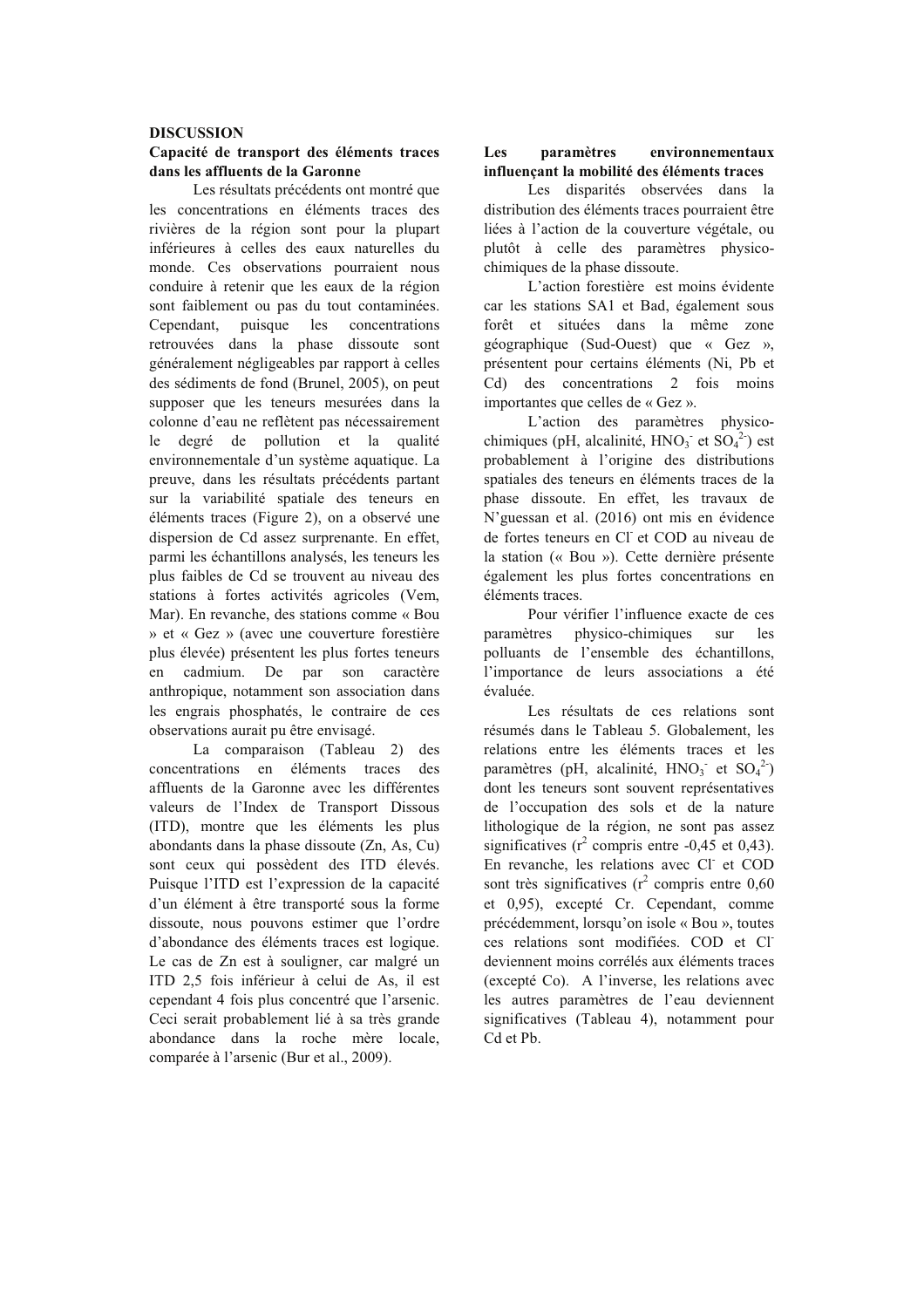|                  | Сr            | Cо            | Ni             | Cu           | Zn             | As            | Cd             | Pb             |
|------------------|---------------|---------------|----------------|--------------|----------------|---------------|----------------|----------------|
| C1               | $0.25/0.18*$  | $0.87/0.58*$  | $0.86/0.04*$   | 0,69/0,30    | $0.31/-0.27*$  | $0,68/0,13*$  | $0.69/-0.01*$  | $0.67/-0.37*$  |
| <b>COD</b>       | $0.17/-0.01*$ | $0,95/0,84*$  | $0,86/0,18*$   | $0,73/0,42*$ | $0.48/0.17*$   | $0.60/-0.06*$ | $0,60/-0,23*$  | $0,71/-0,27*$  |
| HCO <sub>3</sub> | $0.26/0.30*$  | $0.02/0.28*$  | $-0.30/-0.41*$ | $0.05/0.09*$ | $-0.27/-0.21*$ | $0.08/0.30*$  | $-0.46/-0.52*$ | $-0.45/-0.62*$ |
| SO <sub>4</sub>  | $0.38/0.34*$  | $0.34/0.08*$  | $0.28/-0.22*$  | $0.43/0.28*$ | $-0.08/-0.30*$ | $0,36/0,15*$  | $0.18/-0.17*$  | $0.04/-0.64*$  |
| pH               | $0.06/0.14*$  | $-0.05/0.35*$ | $-0.33/-0.33*$ | $0.11/0.39*$ | $-0.34/-0.26*$ | $0,11/0,44*$  | $-0.41/-0.58*$ | $-0,44/-0,50*$ |

**Tableau 4 :** Coefficient de corrélation ( $r^2$ ; n=23; p< 0,001) entre les éléments traces et les paramètres physico-chimiques.

\* r2 obtenus en isolants l'échantillon « Bou ».

Ces résultats mettent en évidence le contrôle des éléments traces de la phase dissoute par les chlorures et la matière organique lorsque les concentrations de ces derniers sont très importantes (environ 5meq.1<sup>-1</sup> et 8 $\mu$ g.1<sup>-1</sup>, respectivement). En revanche, pour de faibles teneurs de ces ligands, les concentrations des éléments traces (notamment Cd et Pb) sont plus ou moins influencées par le pH et l'alcalinité. Les valeurs de ces paramètres, liées à la nature lithologique de la région. évoluent inversement aux teneurs en éléments traces de la phase dissoute. Ceci signifie que lorsque les eaux de la région deviennent de plus en plus basique, moins il y a de polluants métalliques (notamment Cd et Pb) dans la phase dissoute. Toutefois, lorsque les concentrations de certains ligands (notamment la matière organique et les chlorures) augmentent dans la phase dissoute, grâce aux apports anthropiques, les éléments traces sont complexés par ces derniers, et l'influence des autres paramètres devient moins évidente.

#### Conclusion

Les concentrations des éléments traces métalliques dissouts des affluents du fleuve Garonne évoluent en moyenne de 0,01  $\mu$ g.l<sup>-1</sup> (Cd) à 4,46  $\mu$ g.l<sup>-1</sup> (Zn). L'ordre d'abondance de ces polluants s'établit comme suit : Zn>As  $>Cu > Ni > Cr > Co > Pb > Cd$ . Le Pb et le Cd, avec des teneurs respectives de  $0.04 \mu g.I^{-1}$ et  $0.01 \mu g.l^{-1}$ , sont en moyenne plus de 10 fois moins concentrés que les autres éléments traces. Dans l'ensemble, les plus fortes

concentrations en éléments traces des phases dissoutes de la région se rencontrent au niveau de la station « Bou » située sur la rivière Rieu Tord, à l'exception de Zn et de Cr qui présentent, respectivement, leur maxima à « TO2 » (rivière Touch) et à « Vem » (rivière vermeil).

La distribution des éléments traces dissous, dans la région Gascogne, est contrôlée par les chlorures et le carbone organique dissous, notamment dans les zones où les apports anthropiques sont importants, augmentant ainsi la mobilité et la disponibilité de ces polluants. Par contre, dans les zones moins anthropisées, la distribution des éléments traces (notamment Pb et Cd) évolue inversement au pH et à l'alcalinité de l'eau, créant ainsi une "filtration naturelle" de la colonne d'eau. Aucune action notable des activités agricoles n'a été révélée dans les teneurs de ces éléments dans la phase dissoute.

#### **CONFLITS D'INTERETS**

Les auteurs déclarent l'absence de tout conflit d'intérêts relatif à cet article.

### **CONTRIBUTIONS DES AUTEURS**

YMN a réalisé le prélèvement et l'analyse des échantillons, a conçu et rédigé le manuscrit ; VAW et KGK ont participé à la rédaction et à la correction du manuscrit ; AP et JLP ont contribué à l'analyse des échantillons et la rédaction du manuscrit.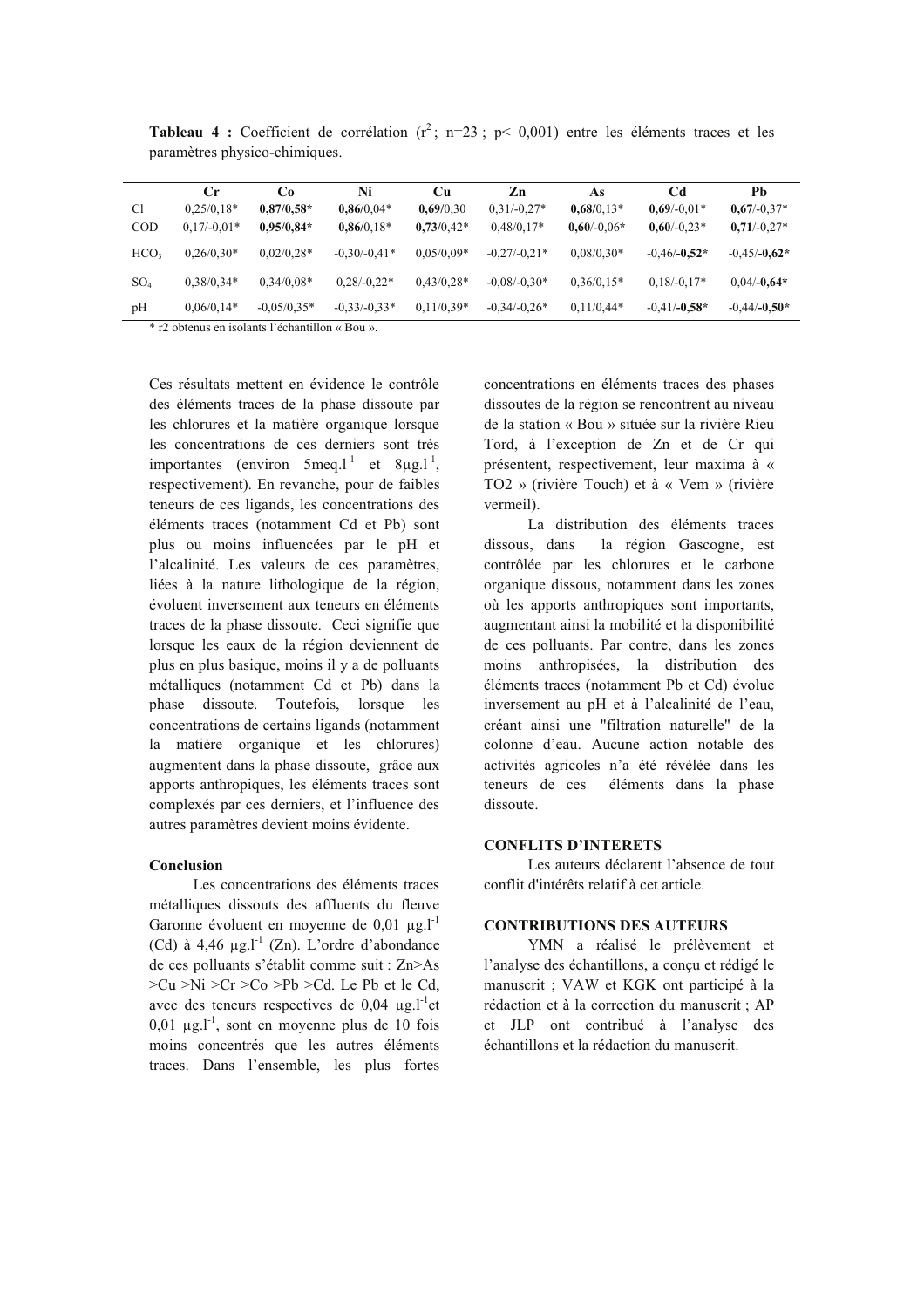# **REMERCIEMENTS**

Nos remerciements vont à l'endroit des techniciens du Laboratoires d'Ecologie Fonctionnelle (ECOLAB) et du Laboratoire des Mécanismes et des Transferts en Géologie (LMTG) de Toulouse, notamment G. Durbe et A. Alric pour leurs contributions dans l'échantillonnage, ainsi que dans  $1a$ préparation et l'analyse des échantillons.

### **REFERENCES**

Aduayi-Akue AA, Gnandi  $K_{\cdot}$ 2014. Evaluation de la pollution par les métaux lourds des sols et de la variété locale du maïs Zea mays dans la zone de traitement des phosphates de Kpémé (Sud du Togo). International Journal of Biological and Chemical Sciences, 8(5): 2347-2355.  $DOI:$ 

http://dx.doi.org/10.4314/ ijbcs.v8i5.37

- Baque B. 2006. Perturbations anthropiques du réseau hydrographique du bassin de la Garonne, cas des métaux et des nitrates. Thèse de doctorat, Toulouse III, p. 476.
- Bliefert C. Perraud R. 2001. Chimie de l'Environnement : Air, Eau, Sols, Déchets. De Boeck: Bruxelles.
- Brunel C. 2005. Dynamique des éléments traces métalliques (Pb, Zn, Cd) sur un petit bassin versant amont contaminé par des déchets miniers - cas du bassin versant amont du Lez (Ariège, Pyrénées). Thèse de doctorat. Université de Toulouse 3, p. 267.
- Bur T, Probst JL, N'guessan M, Probst A. 2009. Distribution and origin of lead in stream sediments from small agricultural catchments draining Miocene molassic deposits  $(SW)$ France). **Applied** Geochemistry, 24(7): 1324-1338. DOI: https://doi.org/10.1016/j.apgeochem.200 9.04.004
- Devallois V. 2009. Transferts et mobilité des éléments traces métalliques dans la colonne sédimentaire des hydrosystèmes continentaux. Thèse de doctorat. Université de Provence. Section sciences, p. 277.
- Kabata-Pendias A, Mukherjee AB. 2007. Trace elements from soil to human. Springer Science and Business Media.
- Martin JM, Meybeck M. 1979. Elemental mass-balance of material carried by maior world rivers. Marine 173-206 Chemistry, 7(3):  $DOI \cdot$ https://doi.org/10.1016/0304-4203(79)90039-2
- Mélila M, Poutouli W, Amouzou KS, Tchangbédji G, Tchaou M, Doh A, Goto C. 2012. Induction du stress oxydatif chez l'homme suite à la bioconcentration des éléments métalliques (cadmium et plomb) par voie trophique à Kpémé (Sud du Togo). International Journal of Biological and Chemical Sciences, 6(3): 1263-1270. DOI: http://dx.doi.org/10.4314/ ijbcs.v6i3.29
- Meybeck M, Helmer R, 1989. The quality of rivers: from pristine stage to global pollution. Global and Planetary Change. 283-309. DOI:  $1(4)$ : https://doi.org/10.1016/  $0921 -$ 8181(89)90007-6
- N'guessan YM, Probst JL, Bur T, Probst A. 2009. Trace elements in stream bed sediments from agricultural catchments (Gascogne region, S-W France): Where do they come from? Science of the Total Environment, 407: 2939-2952. DOI: https://doi.org/10.1016/j.scitotenv.2008. 12.047
- N'guessan YM, Wango TE, Adopo KL, Probst JL, Probst A. 2016. Caractéristiques géochimiques des eaux de surface dans un environnement agricole : cas des bassins versants de la Gascogne (Région Midi Pyrénées, S-W de la France). International Journal of Innovation and Applied Studies, 17(2): 394-406. DOI: http://www.ijias.issrjournals.org/abstract.php?article=IJIAS-16-139-04
- Oeurng C. Sauvage S. Sánchez-Pérez JM. 2010. Dynamics of suspended sediment transport and yield in a large agricultural catchment, southwest France. Earth